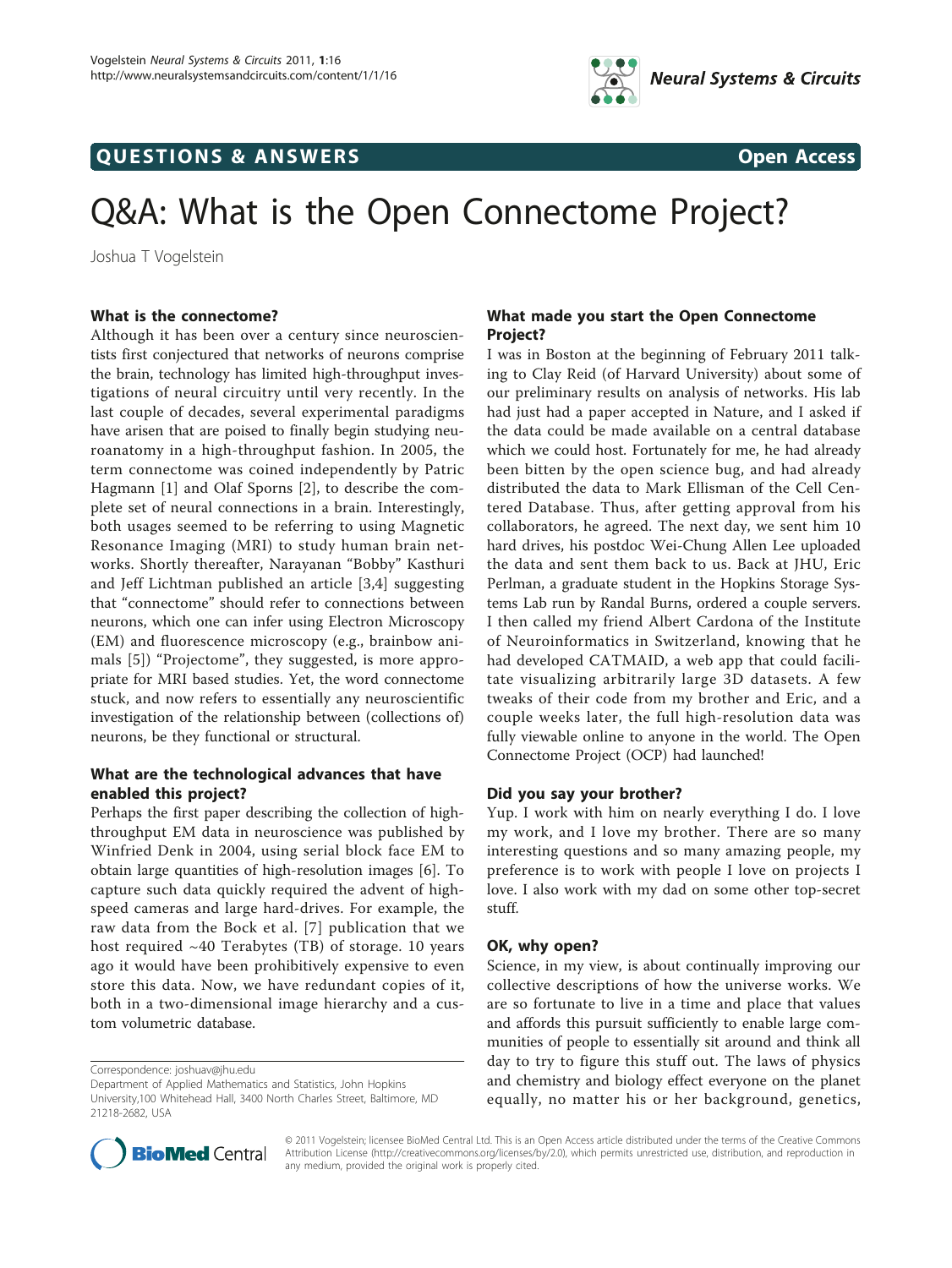beliefs, etc. Why would we not want to share the beautiful data and explanations that science reveals with everybody? Also, though science operates within cultural and societal biases (like all human pursuits), perhaps it can be a stepping stone towards greater equality in the world.

Moreover, modern science is faced with complexities of dazzling proportions. Conceiving of even better explanations of our world vexes many of the great modern minds. Yet, only a vanishingly small proportion of people interested in these goals are poised to make significant contributions, often due merely to access. It seems counterproductive and downright silly to not at least allow anybody with sufficient interest to contribute by making our current datasets and inferences available to all.

# Why now?

The digital age dramatically changes the costs associated with dissemination of data in a number of ways. First, whether scientific instruments are counting photons or electrons or bosons, our tools for data acquisition are now largely electronic. Second, the internet facilitates inexpensive transmission of digital data. Our plan is to make the acquisition and dissemination of data both instantaneous and automatic. At the microscope, highspeed cameras will capture data at rates of 10TB per day, caught on local servers, and simultaneously piped to Hopkins where the data will immediately be ingested into a scientific database to enable instant access and analysis. Recently, some progressive scientists have begun sharing their data after publication. Unfortunately, publication is often delayed by years after data acquisition. Moreover, data sharing often takes significant activation energy. Because all the data will already be shipped via the internet and available to a small group of collaborators, the activation energy will now simply be flipping a switch to enable global access.

# Is connectomics particularly well suited to engage in open science?

Other fields have already embraced certain open science principles. For instance, physicists starting putting prepublications on the arxiv over 20 years ago. More recently, astrophysicists have been amongst the first to realize that we share collective resources, and can therefore more efficiently capitalize on them by working together. Specifically, telescopes from around the world and solar system share their images, which means astrophysicists everywhere can work on understanding space, instead of simply trying to collect some data. Genetics is another example: it has become the norm to share sequence data.

One feature that connectomics shares with these other fields is that the data are so vast, that no human could possibly even look at all the data, much less analyse it. Currently, it takes about 1 day per human expert to manually trace a synapse from its source to its target. At that rate, it would take over 30 millions years for a person to merely see all the synapses once in a single human brain. Another property connectomics has is its infancy: because the field is so small, a panoply of lowhanging fruit remain wide open. And connectome science already actually has a rich history of open science. The connectome of a hermaphroditic C. elegans, a small nematode worm with only 302 neurons, was first published decades ago. Much of that data and more have been available on websites like [http://www.](http://www.wormbase.org) [wormbase.org](http://www.wormbase.org) and<http://www.wormatlas.org> for years.

# What services does the Open Connectome Project provide?

The first step in analyzing the EM connectome data is one of computer vision. Although our machines can currently store the data no problem, analyzing the data pushes beyond the limits of modern computer vision. So, we hope to facilitate "alg-sourcing" (a portmanteau of algorithm and outsourcing) to obtain collective annotations of the data. Storing the images and annotations in a graph and 3D space aware scientific database will facilitate efficient querying of the data to obtain novel scientific insights. We hope that the services we provide will be so useful to the data collectors that they will be sufficiently incentivized to enable us to host for them and share with the world.

# Once the data are annotated, how will they be used?

My main research area is actually on graph statistics, that is, we develop and apply tools for the statistical analysis of graphs. Our hope is to be able to utilize these tools on EM connectome data. There are myriad questions of interest to us, primarily, however, we take the following view: each brain-graph is a sample from some graph-valued random variable with unknown distribution. We'd love to be able to estimate that distribution. We'd also love to find which subgraphs (network motifs) are over represented relative to some null hypothesis about random graphs. Our list goes on and on. Another motivation for sharing the data is that we expect others to ask interesting neurobiological questions that we haven't even considered, and we want to know the answers to those questions too.

# Is the project dealing with any other kinds of connectomes?

Totally! We are scale agnostic. We believe that so much is unknown about the brain at many spatial and temporal resolutions, and so much potential utility is hidden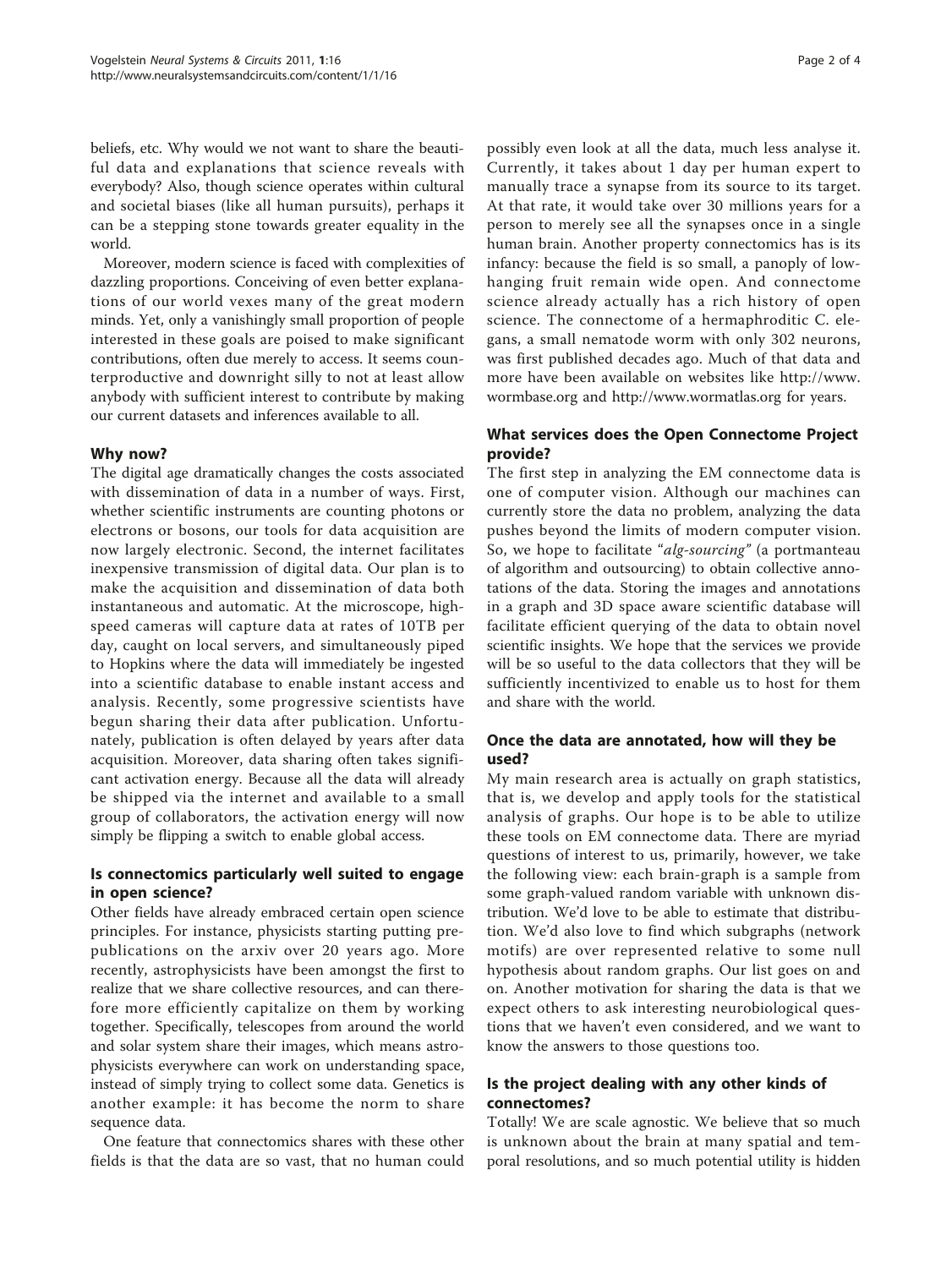<span id="page-2-0"></span>in data sets with different resolutions, that we don't want to limit ourselves to any specific experimental approach. To that end, we have formed a collaboration with Michael Milham, founder of International Neuroimaging Data-sharing Initiative. Mike already has done so much for towards open connectomics, by running 1000 Functional Connectomes Project and the ADHD200 competition. Our plan with Mike is to build state-of-the-art scientific databases to store and process multimodal magnetic resonance imaging data. Thus, anybody will be able to upload their image data with one-click, and it will be incorporated into the database and processed automatically. People can then run analyses on their data, and compare with other datasets. As for the EM data, we hope these services will sufficiently incentive people to share their data (we recently described our intentions in a response to an NIH RFI).

In addition to our MR connectome efforts, we are in process of incorporating some light microscopy connectomes. Specifically, we are working with Logan Grosenick from Karl Deisseroth's lab to host their awesome light field imaging data from zebrafish and mice. And we are open to any other kind of data: if you've got massive connectome data, we want it.

#### Are there other connectome projects?

There are several other connectome projects, which are all working in a collaborative rather than a competitive nature. The biggest project is the Human Connectome Project, which has received \$40 million in NIH funding. This project will acquire and database MRI and other data from about 1200 subjects. In contrast, OCP does not collect its own data, rather, hosts whatever data wants to be shared. For example, we recently received a call from Scott Emmons, as he wanted to share both male and hermaphroditic C. elegant data that had been digitized and curated by David Hall. Other efforts like the Mouse Connectome Project, the Whole Brain Project, the Brain Observatory, and various efforts at the Allen Institute for Brain Science have nicely complementary goals.

#### Where can I learn more?

The OCP website has a bunch of links to technical articles, review articles, PR media, and related sites. Perhaps the best single source of information on open science available right now is Michael Nielson's book entitled, "Reinventing Discovery." To learn more about connectomes, I'm a fan of Olaf Sporns' book, "Networks of the Brain" or Sebastian Seung's upcoming book, "Connectome." Or just call/email me whenever. My email address is http://joshuav@jhu.edu, and my personal website is [http://jovo.me/;](http://jovo.me/) I'm always happy to talk more about this



Figure 1 Joshua T. Vogelstein Biography. Joshua T. Vogelstein is an Assistant Research Scientist working with Professor Carey E. Priebe in the Department of Applied Mathematics and Statistics at Johns Hopkins University. After obtaining his bachelor's degree in Biomedical Engineering, he obtained a master's degree in Applied Mathematics & Statistics and a PhD in Neuroscience at the John Hopkins School of Medicine. The focus of his work is statistical connectomics: the art of connectome data collection, analysis and interpretation, with the aim of acquiring new insights into the human condition. He hopes to soon integrate the genome into his work so that he can study the shalome: the complete 'ome of an individual. The Open Connectome Project, which Joshua is helping to establish, aims to make state-of-the-art neuroscience available to anyone with computer access, regardless of their nature or nurture.

stuff. A biography containing information about myself can be found in the legend to Figure 1.

Received: 17 November 2011 Accepted: 18 November 2011 Published: 18 November 2011

- 1. Hagmann P: From diffusion MRI to brain connectomics. PhD thesis STI School of Engineering, University of Lausanne; 2005 [[http://library.epfl.ch/](http://library.epfl.ch/en/theses/?nr=3230) [en/theses/?nr=3230\]](http://library.epfl.ch/en/theses/?nr=3230).
- 2. Sporns O, Tononi G, Kotter R: The Human Connectome: A Structural Description of the Human Brain. PLoS Comput Biol 2005, 1(4):e42.
- 3. Lichtman JW, Sanes JR: Ome sweet ome: what can the genome tell us about the connectome? Curr Opin Neurobiol 2009, 18(3):346-353.
- 4. Lichtman JW, Livet J, Sanes JR: A technicolour approach to the connectome. Nature Reviews Neuroscience 2008, 9:417-422.
- 5. Denk W, Horstmann H: Serial Block-Face Scanning Electron Microscopy to Reconstruct Three-Dimensional Tissue Nanostructure. PLoS Biol 2004, 2(11):e329.